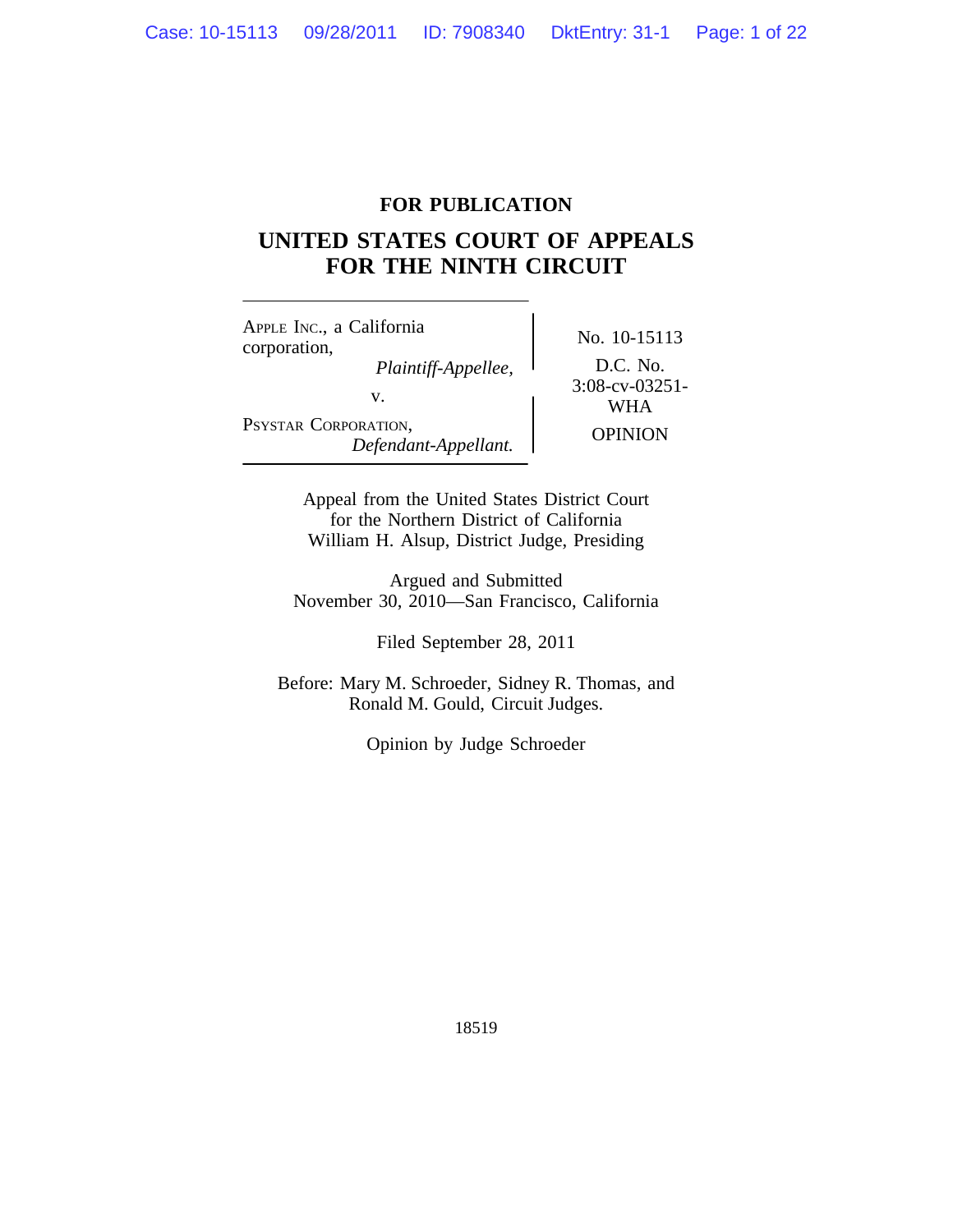# **COUNSEL**

George A. Riley, San Francisco, California, for plaintiffappellee Apple, Inc.

Kiwi D. Camara, Houston, Texas, for defendant-appellant Psystar Corporation.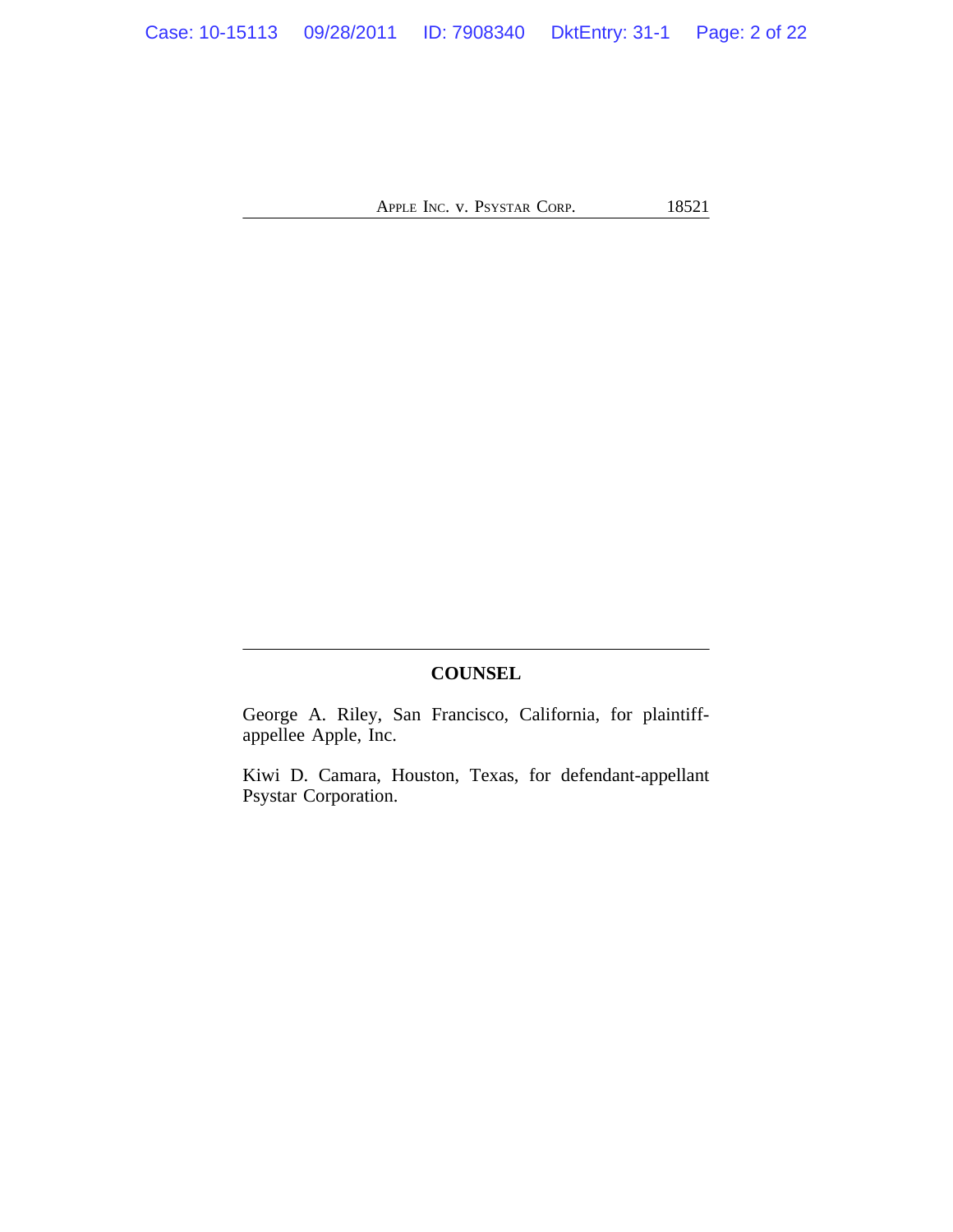#### **OPINION**

#### SCHROEDER, Circuit Judge:

This case raises important issues regarding the doctrine of "copyright misuse" as it has developed in the wake of the technological revolution of the last 30 years. Plaintiff-Appellee, Apple Inc. ("Apple"), is one of the leading producers of innovative technological hardware and software that has spurred enormous consumer demand for ever evolving technology. The Defendant-Appellant, Psystar Corp. ("Psystar"), is a small computer manufacturer. Apple brought this action against Psystar for copyright infringement because Psystar was using Apple's software on Psystar computers.

The district court in a published decision held that Psystar was infringing Apple's federally registered copyrights in its operating software, Mac OS X, because Psystar was copying Mac OS X for use in Psystar's computers. *Apple, Inc. v. Psystar Corp. (Apple I)*, 673 F. Supp. 2d 931, 935-40 (N.D. Cal. 2009). This infringement finding is not challenged on appeal. The court rejected Psystar's copyright misuse defense that asserted the unenforceability of Apple's Software License Agreement ("SLA"), requiring Mac OS X users to run their copies on Apple computers. *Id.* at 939-40. Psystar appeals that ruling, as well as the district court's order enjoining Psystar's continuing infringement of the Apple software. In addition, Psystar appeals the seven separate orders in which the district court granted Apple's motions to seal documents on grounds of maintaining confidentiality.

Psystar's principal argument on appeal is that the district court should have held that the license agreement is an unlawful attempt to extend copyright protection to products that are not copyrightable. The heart of Psystar's argument is that the Copyright Act affords Apple protection only against unauthorized copying and distribution of the operating software, but not on its use once it is purchased. Thus, because Psystar pur-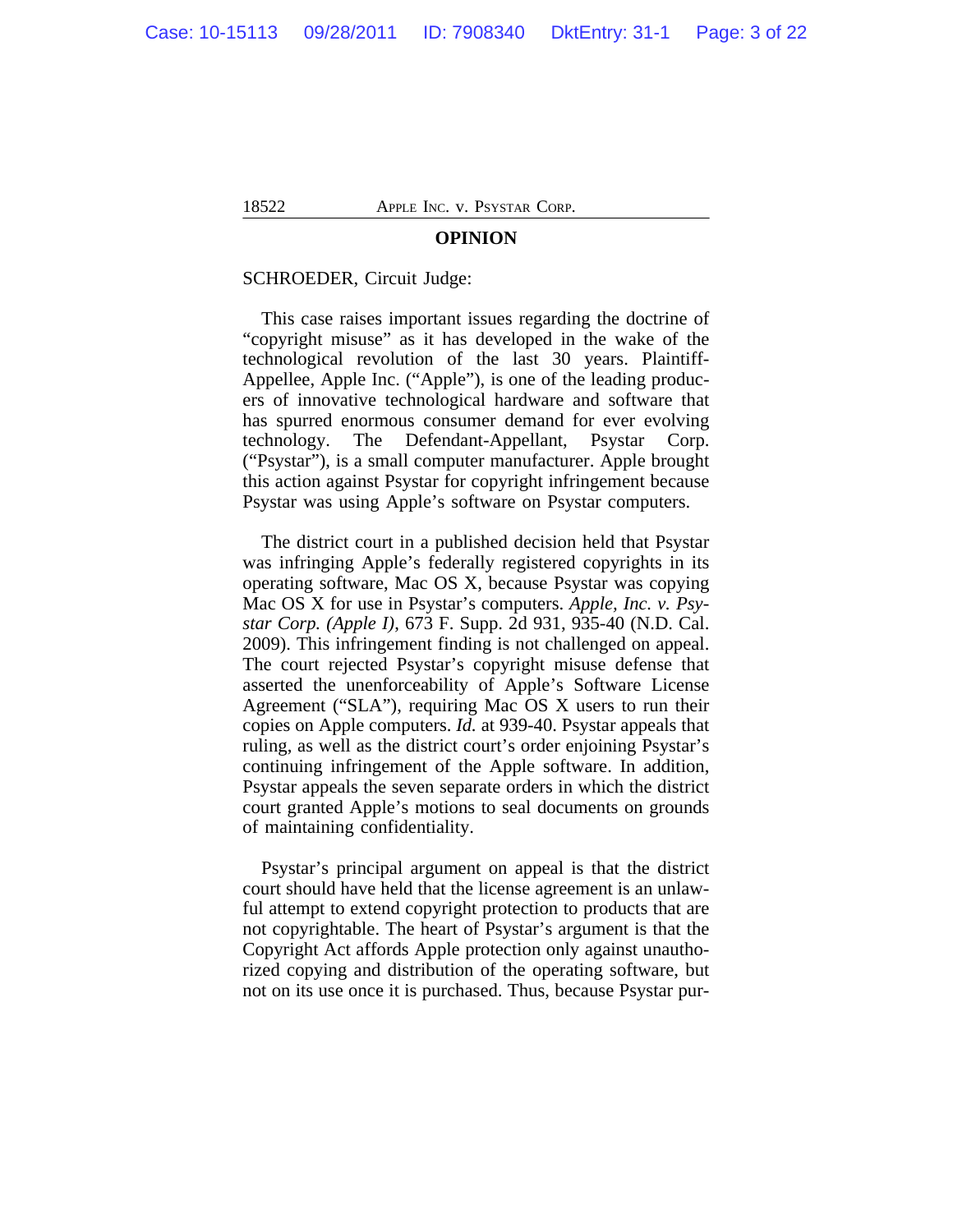chased unopened copies of Mac OS X and included these copies when it sold its computers, Psystar argues the Copyright Act is inapplicable and its alterations permissible. Psystar contends that the Fifth Circuit's decision in *Alcatel USA, Inc. v. DGI Techs., Inc.*, 166 F.3d 772 (5th Cir. 1999), involves a similar situation and that we should follow it.

Apple responds that to adequately demonstrate copyright misuse, Psystar must show either that the license agreement restricts creativity or that it restricts competition, and that this license agreement does neither. Apple distinguishes *Alcatel* as an attempt to stifle competition by preventing competitors from developing competing products, whereas here Psystar is free to develop both competing hardware and software. The district court agreed and so do we. Since Psystar has failed to demonstrate that Apple has misused its copyright in Mac OS X, we affirm the district court's grant of summary judgment on Psystar's copyright misuse defense. We also affirm the district court's order enjoining Psystar's continuing infringement and Digital Millennium Copyright Act ("DMCA") violations.

In entering the injunction, the district court properly applied the Supreme Court's four *eBay* factors. *See eBay Inc. v. MercExchange, L.L.C.*, 547 U.S. 388, 391 (2006) (finding that well-established principles of equity require a plaintiff seeking injunctive relief to satisfy a four-factor test). Specifically, the district court determined that: 1) Apple suffered an irreparable injury; 2) remedies available at law are inadequate to compensate for that injury; 3) considering the balance of hardships between Apple and Psystar, a remedy in equity is warranted; and 4) the public interest would not be disserved by a permanent injunction. *Apple, Inc. v. Psystar Corp. (Apple II)*, 673 F. Supp. 2d 943, 948-50 (N.D. Cal. 2009) (applying *eBay*, 547 U.S. at 391 (2006)). We affirm the injunction.

We do agree with Psystar, however, that on the secondary issue of sealing, there is no adequate basis in this record to support sealing any Apple records on grounds of confidential-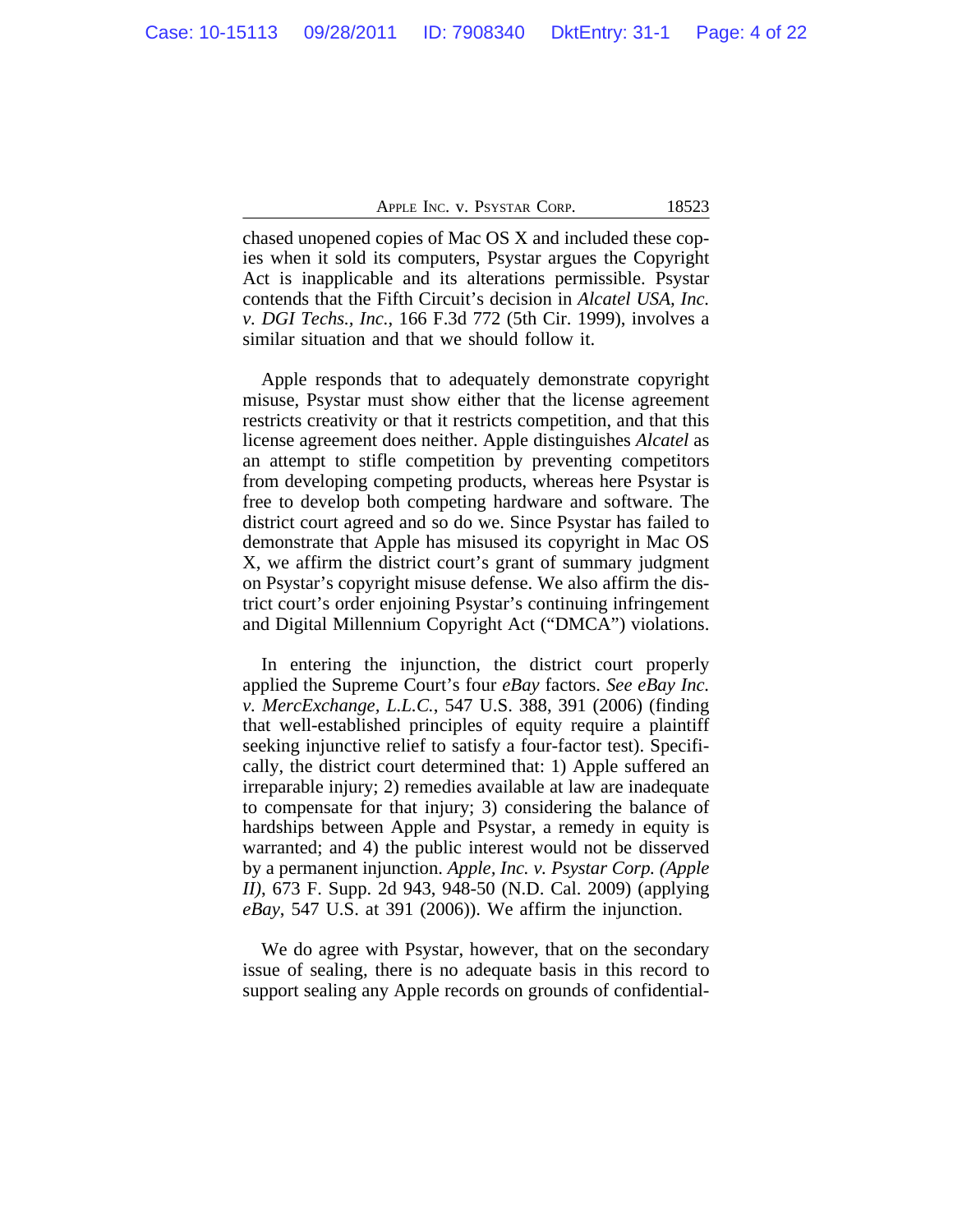ity. We apply the presumption in favor of access and vacate the district court's sealing orders.

### **I. Background**

Apple launched its Macintosh line of personal computers in 1984. This line of computers has included Mac Pro, iMac, Mac Mini, MacBook, MacBook Air, and MacBook Pro. Apple launched its Mac OS X operating system in 2001. Apple now sells all Mac computers with a preinstalled, licensed copy of Mac OS X. Apple's SLA requires that the Mac OS X be used exclusively on Apple computers. Apple also separately distributes Mac OS X in a stand-alone, retailpackaged DVD with licensed software for the sole purpose of enabling Apple's existing customers to upgrade their Mac computers to the latest version of the operating system. Apple owns a registered copyright for each version of its operating system and the SLA for each requires the system to be used only on Apple computers.

In addition to the SLA and the copyrights, Apple uses lockand-key technological measures to prevent Mac OS X from operating on non-Apple computers. This involves the use of a "kernel" extension, which is software that is executed and becomes part of the operating system on an Apple computer. The kernel extension communicates with other kernel extensions to locate the decryption keys in Apple hardware, and to unlock the encrypted files.

In April 2008, Psystar began manufacturing and selling personal computers — originally named "OpenMac" and then renamed "Open Computers." Psystar's Open Computers can run a variety of operating systems, but Psystar has chosen to sell Open Computers with Mac OS X. To do so, Psystar purchased a copy of Mac OS X, installed this copy of Mac OS X on a Mac Mini computer, and downloaded various software updates, using the automatic-update feature of Mac OS X. Psystar then imaged the Mac Mini with the OS X software,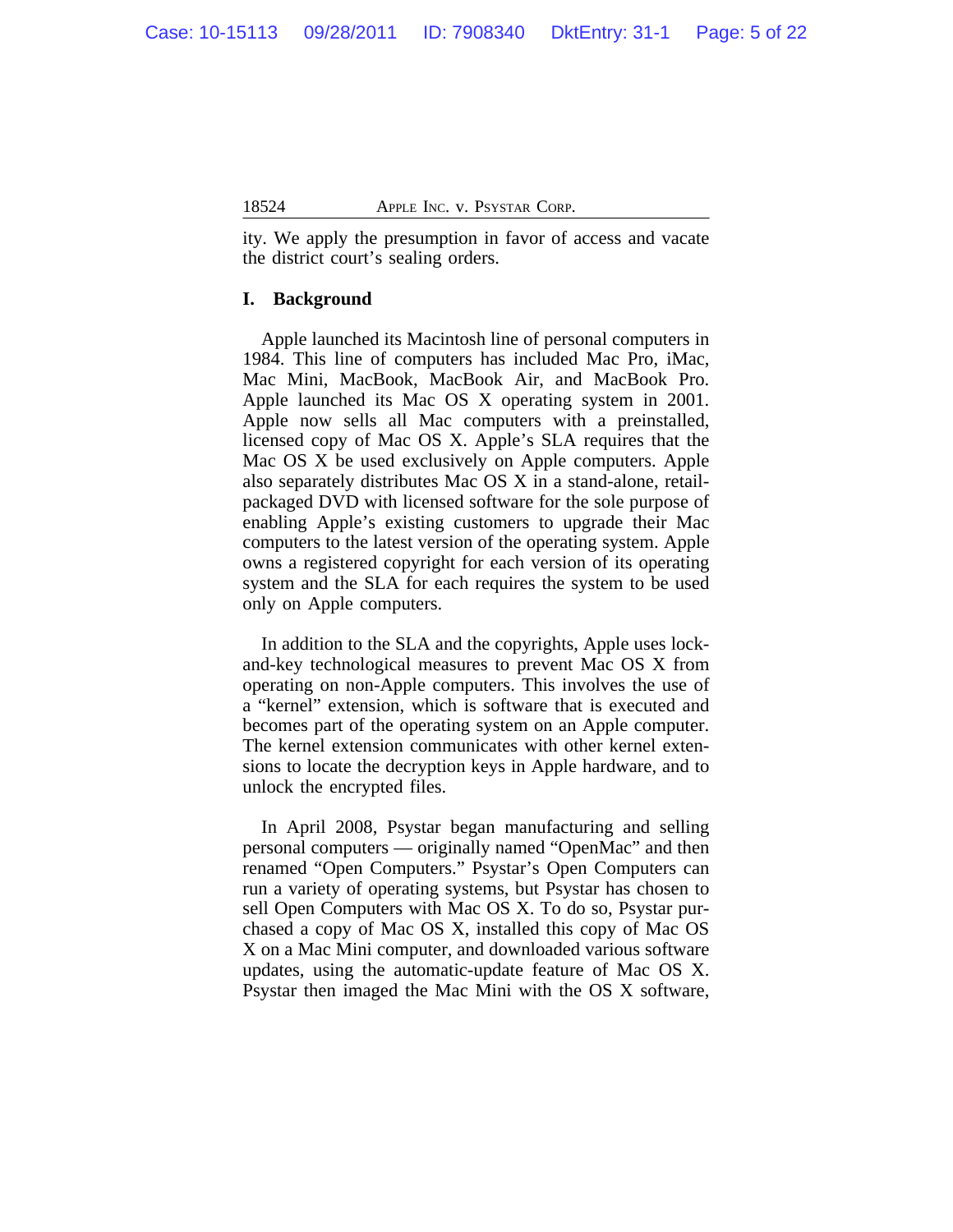i.e., made a copy of the software, and transferred the copy to a non-Apple computer used as an imaging station. Psystar then added its own bootloader and kernel extensions to the Mac OS X on the imaging station, and this copy became the "master image." Psystar used this imaging station to reproduce the master image and install it on Open Computers for sale to the general public. Finally, Psystar shipped Open Computers with a copy of the master image installed, and with an unopened copy of Mac OS X, which Psystar purchased from Apple or third party vendors such as Amazon, in the box. The unopened copy enabled Psystar to maintain it had purchased a copy of Mac OS X for each computer it sold, but the computer actually was to run on the copy of the altered Mac OS X installed in the Psystar computer.

On July 3, 2008, Apple filed this action against Psystar in the Northern District of California, alleging breach and induced breach of its SLA for Mac OS X, direct and contributory copyright infringement, trademark and trade dress infringement, and violation of state and common law unfair competition laws. Apple later amended its complaint to add a DMCA claim arising from Psystar's circumvention of the technological protection measures employed by Apple to prevent unauthorized access to and copying of Mac OS X.

Psystar asserted a counterclaim for a declaratory judgment that Apple was misusing its copyright in Mac OS X by requiring purchasers to run their copies only on Apple computers. The district court dismissed an earlier antitrust counterclaim that Psystar filed with its initial answer to the original complaint. That ruling is not appealed.

In August of 2009, Apple released its next version of Mac OS X — Mac OS X Snow Leopard ("Snow Leopard"); Psystar, in turn, released a new version of Open Computers, Rebel EFI, which was capable of running Snow Leopard. On August 27, Psystar sued Apple in the Southern District of Florida, alleging new antitrust claims and seeking a declara-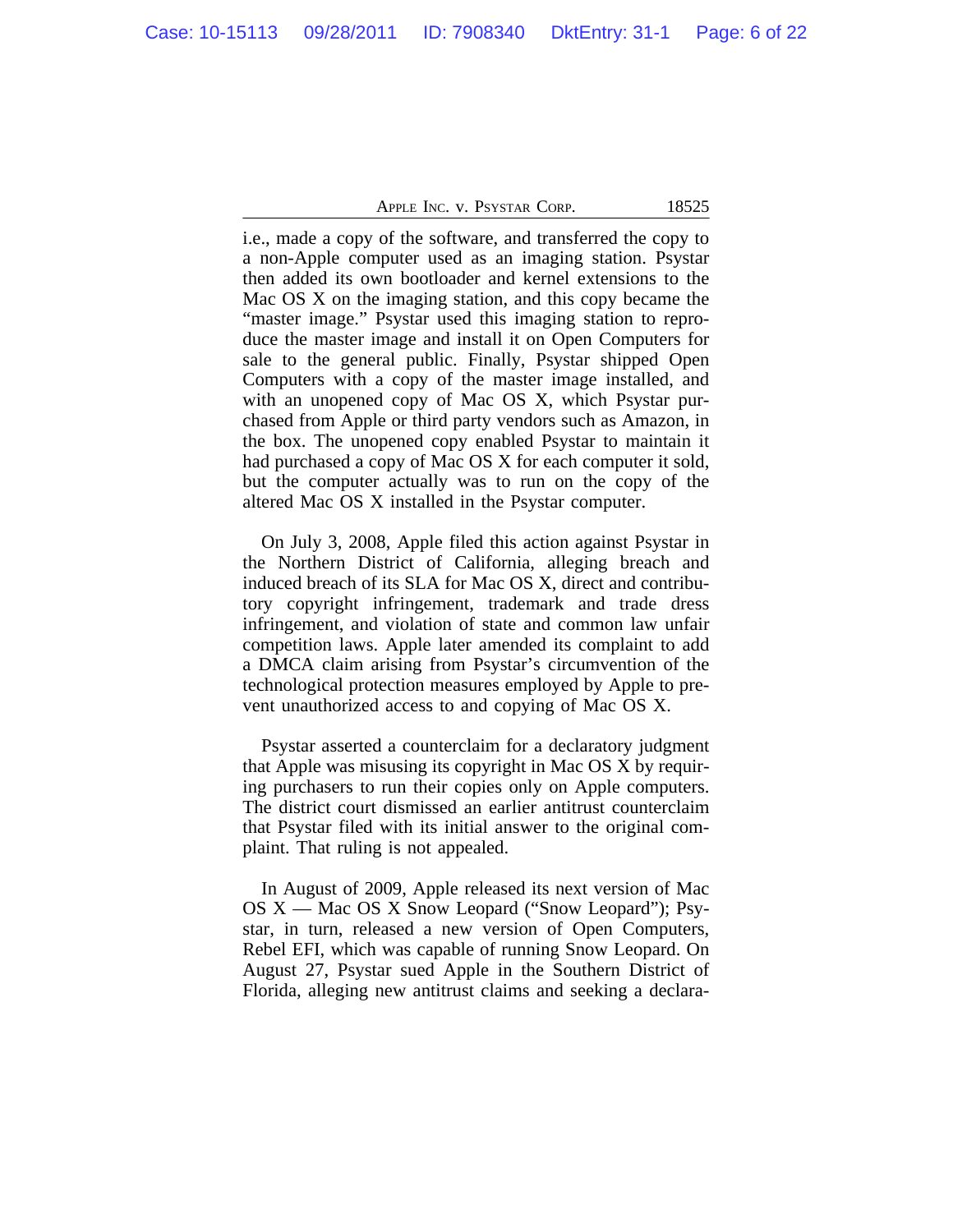tory judgment that its products did not infringe Apple's intellectual property in Snow Leopard. Apple moved in the present case to dismiss or enjoin Psystar's Florida action and to reopen discovery in this case related to possible infringement of Snow Leopard. The district court denied Apple's motions, thus closing this record.

Both parties then filed cross motions for summary judgment. On November 13, 2009 the district court granted Apple's motion for summary judgment, finding that 1) Psystar's production process and hard drive imaging did not constitute fair use of Apple's operating system; 2) Psystar infringed Apple's exclusive right to create derivative works; 3) Apple's licensing agreement was not unduly restrictive and thus did not constitute copyright misuse; and 4) Psystar's use of decryption software to obtain access to operating system violated the DMCA. It explained its reasons in a published opinion. *Apple I*, 673 F. Supp. 2d at 933-42. On the same day, the district court, with only cursory explanation, granted seven motions to seal documents related to the summary judgment motions.

The district court then, in a second published opinion, issued a permanent injunction against Psystar, enjoining all current and future infringement of Apple's Mac OS X software and the manufacture or sale of any device to circumvent Apple's software production. *See Apple II*, 673 F. Supp. 2d at 948-49. The court ruled in favor of Apple in its legal argument on copyright infringement and found that Apple would suffer irreparable harm if an injunction did not issue. The court found that the Apple software did not work well on Psystar computers and was causing Apple a loss of business reputation. "With respect to its brand, business reputation, and goodwill, Apple has put forth significant evidence, undisputed by Psystar, that its investment in and commitment to high standards of quality control and customer service would be irreparably harmed if Psystar's illegal activities were allowed to continue." *Id*.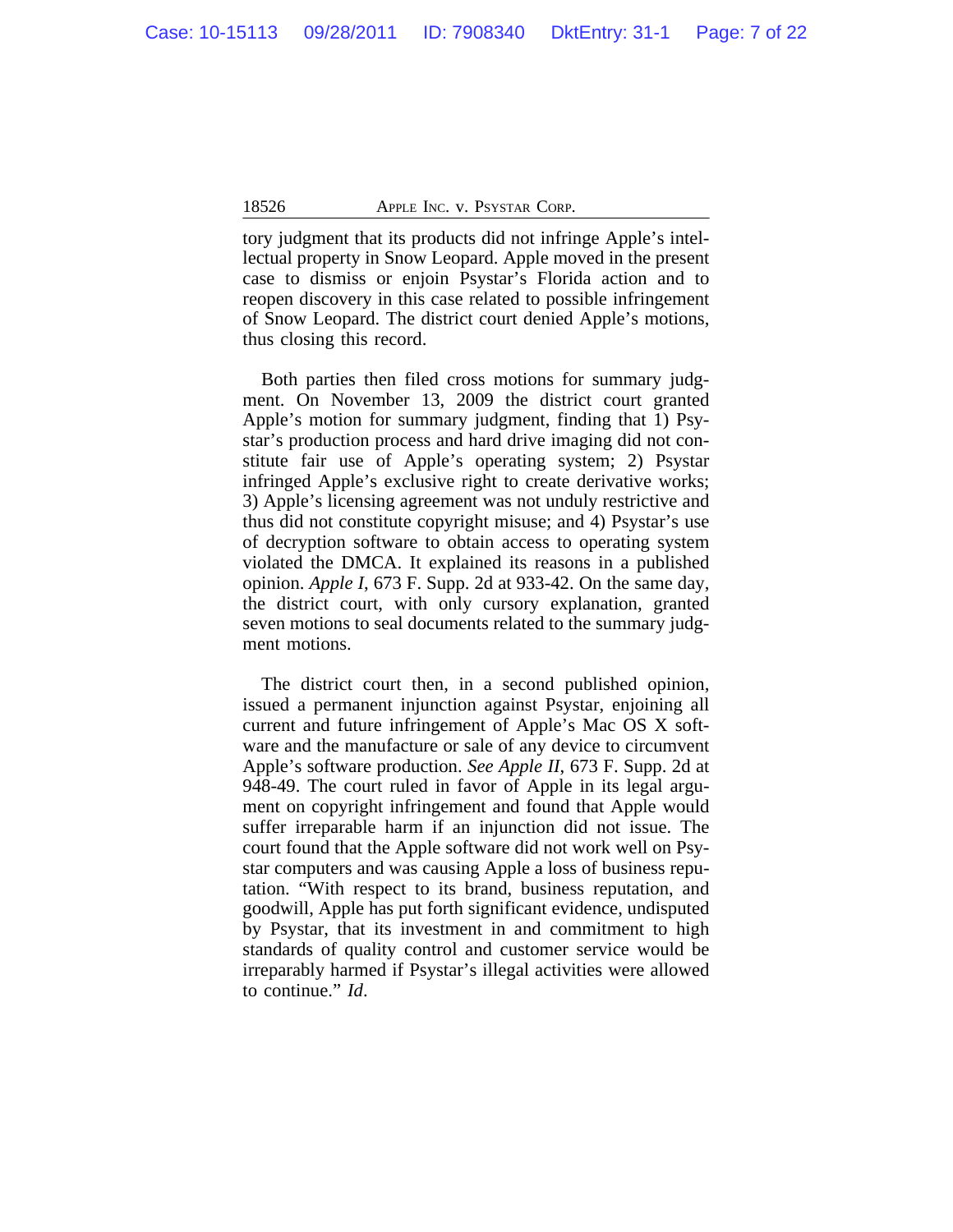This appeal by Psystar followed. The principal issue is whether the district court erred when it rejected Psystar's defense of copyright misuse.

### **II. Psystar's Affirmative Defense of Copyright Misuse**

Psystar contends that Apple misused its copyright in Mac OS X in two ways. Psystar first contends that Apple misused its copyright by asserting invalid claims of copyright infringement in this case. We find this contention entirely unpersuasive, however, given that Psystar does not appeal the district court's findings of infringement of Apple's valid copyright in Mac OS X.

Psystar's main contention of misuse is aimed at Apple's requirement that licensees of Mac OS X run their copies only on Apple computers. The relevant section of Apple's SLA for Mac OS X provides,

This License allows you to install, use and run one (1) copy of the Apple Software on a single-Applelabeled computer at a time. You agree not to install, use or run the Apple Software on any non-Apple labeled computer, or to enable others to do so.

Psystar contends that this language barring use of the Apple software on non-Apple computers impermissibly extends the reach of Apple's copyright and constitutes misuse. We conclude that the district court correctly ruled that Apple had not engaged in copyright misuse. As we will explain, this is principally because its licensing agreement was intended to require the operating system to be used on the computer it was designed to operate, and it did not prevent others from developing their own computer or operating systems. These licensing agreements were thus appropriately used to prevent infringement and control use of the copyrighted material.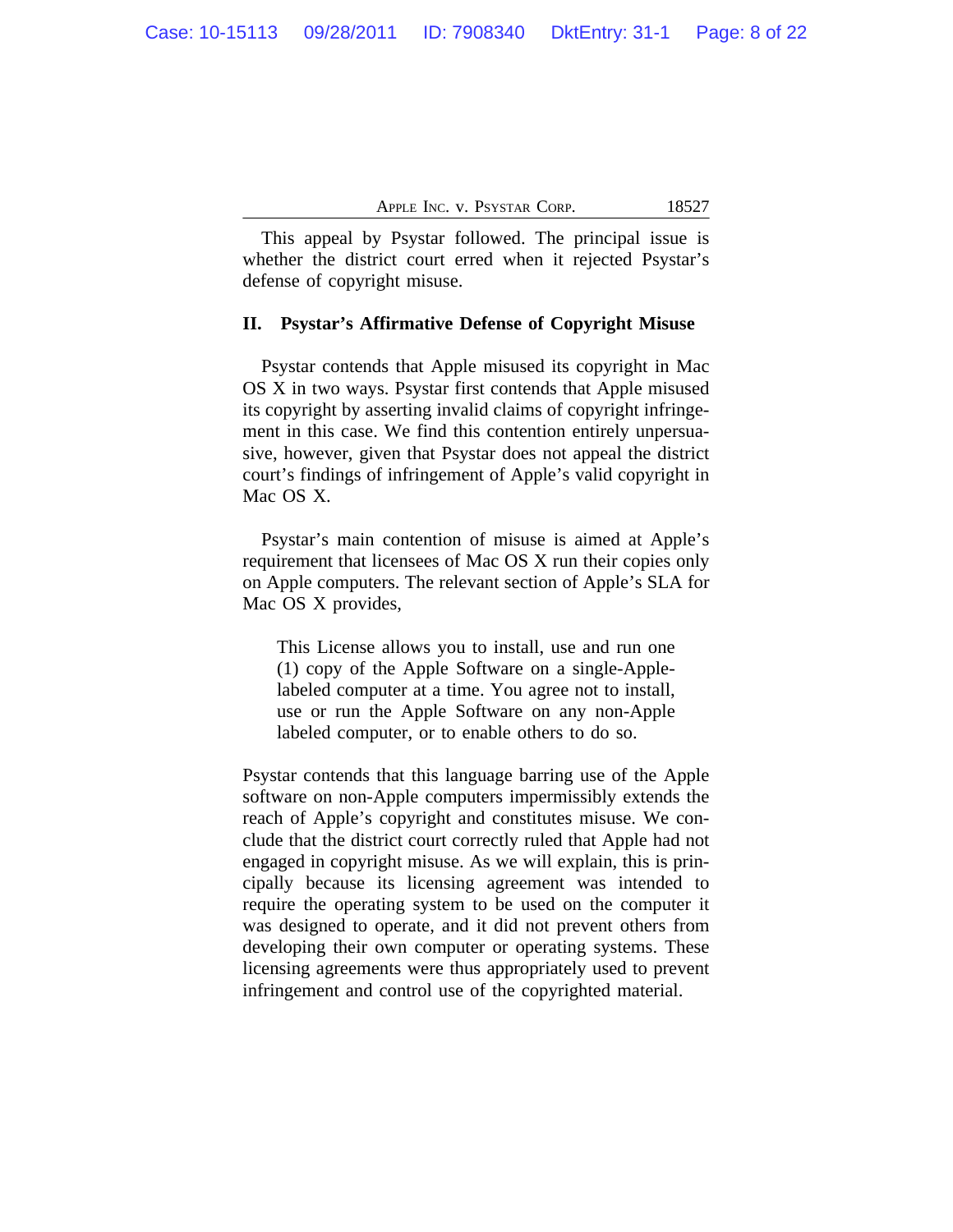### **A. Software licensing agreements, rather than sales, have become ubiquitous in the software industry because they enable the licensor to control the use of the copyrighted material.**

To understand why license agreements, rather than sales, have become the predominate form of the transfer of rights to use copyrighted software material, it is necessary to understand the legal principle that applies when copyrighted works are not licensed, but sold: the "first sale doctrine." The first sale doctrine allows owners of copies of copyrighted works to resell their copies without restriction.

The doctrine was first recognized by the Supreme Court in *Bobbs-Merrill Co. v. Straus*, 210 U.S. 339 (1908). At issue in *Bobbs-Merrill* was the exclusive right of a copyright owner to restrict the resale terms of its copyrighted material. The Supreme Court interpreted the then copyright statute's "sole right to vend" to bar a publisher from restricting future sales of a book by placing a notice on the book's cover that limited resale to \$1 or more. *Id.* at 350. Congress codified the first sale doctrine in the 1909 Copyright Act, *see* 17 U.S.C. § 41 (1909), and then refined the doctrine in the 1976 Copyright Act and its subsequent amendments. *See* 17 U.S.C. § 109 (2008). As currently constituted, the doctrine exempts subsequent owners who then sell a legitimate copy of a copyrighted work from claims of infringing the original owner's exclusive distribution rights:

Notwithstanding the provisions of Section 106(3), the owner of a particular copy or phonorecord lawfully made under this title, or any person authorized by such owner, is entitled, without the authority of the copyright owner, to sell or otherwise dispose of the possession of that copy or phonorecord.

*Id.* at § 109(a). Thus, once a publisher sells a valuable, vellum-bound volume, for example, it forfeits its exclusive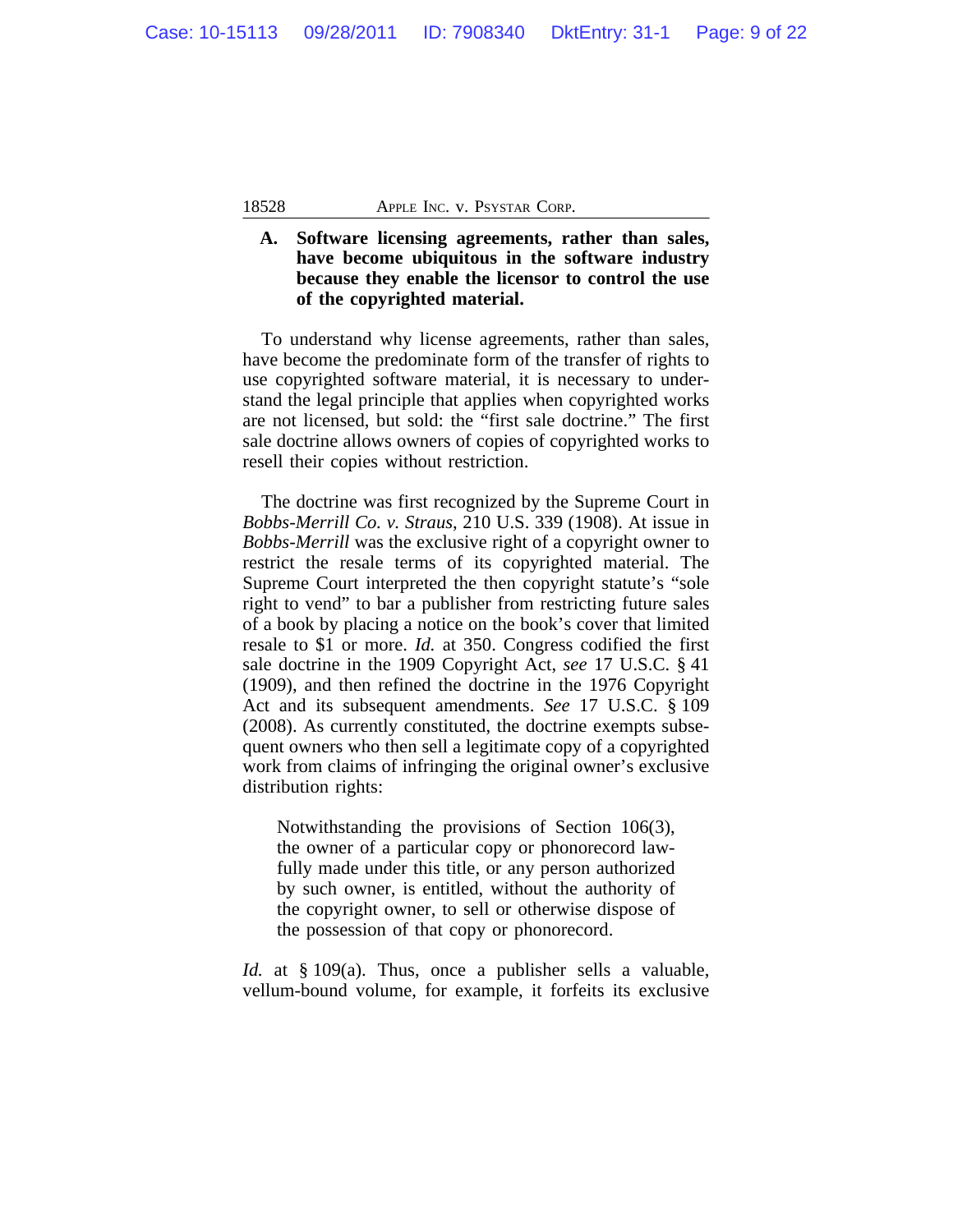distribution privilege and enables the buyer, the new owner of the volume, to resell the copy to another buyer. *See* 2 MELVILLE B. NIMMER & DAVID NIMMER, NIMMER ON COPYRIGHT § 8.12[B][1][d] (rev. ed. 2010).

The statute specifically excludes the doctrine's application, however, when the copy is transferred through "rental, lease, loan, or otherwise, without acquiring ownership of it." 17 U.S.C. at § 109(d). Thus, the first sale doctrine does not apply to a licensee. *See Vernor v. Autodesk, Inc.*, 621 F.3d 1102, 1107-08 (9th Cir. 2010) ("The first sale doctrine does not apply to a person who possesses a copy of the copyrighted work without owning it, such as a licensee."), *petition for cert. filed*, 79 U.S.L.W. 3674 (U.S. May 18, 2011) (No. 10- 1421). Our court's application of § 109(d) in *Vernor* not only reconciled our prior cases and avoided a possible disagreement with the Federal Circuit, but also constituted a significant validation of license restrictions on transfer and use of software. *See* Marcelo Halpern, Yury Kapgan, & Kathy Yu, *Vernor v. Autodesk: Software and the First Sale Doctrine Under Copyright Law*, 23 No. 3 INTELL. PROP. & TECH. L.J. 7, 10 (2011) (arguing that *Vernor* suggests that such restrictions "are likely to be more prevalent and powerful.").

*Vernor* involved a garage sale purchase by Timothy Vernor of sophisticated Autodesk software. Autodesk was a manufacturer of computer-aided design software used by architects, engineers, and manufacturers. *Vernor*, 621 F.3d at 1104. It offered its software to customers pursuant to an accompanying SLA, which customers were required to accept before installing the software. *Id.* The licensing agreement for the software provided, *inter alia*, that Autodesk retained title to all copies and that the customer had a nonexclusive and nontransferable license to use it. *Id.* 

Vernor purchased a used copy of Autodesk's AutoCAD Release 14 software ("Release 14") at a garage sale and sold it on eBay. *Id.* at 1105. To enforce its SLA, Autodesk filed a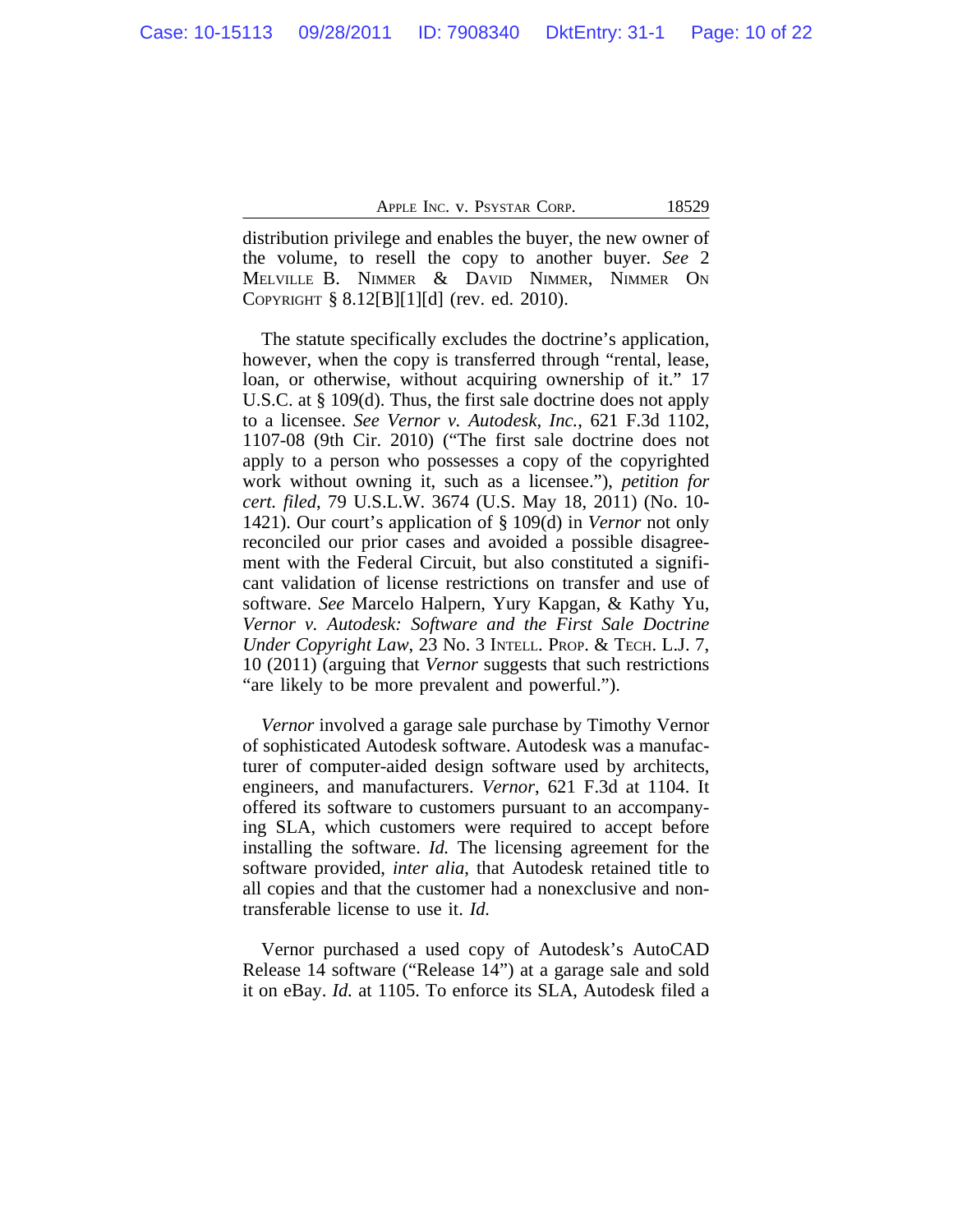number of DMCA take-down notices with eBay related to Vernor's initial eBay listing and his subsequent listing of four additional copies he acquired at an office sale. *Id.* at 1105-06. Eventually, eBay suspended Vernor's account. *Id.* at 1106.

Vernor then brought suit against Autodesk seeking a declaratory judgment to establish that he was a lawful owner of Release 14 copies and thus his sales were entitled to the first sale doctrine's protection. *Id.* We ruled that Vernor was not an owner of the software and, hence, not entitled to sell copies on eBay. *Id.* at 1111-112. We rejected Vernor's contention that because he was entitled to keep possession of the software he was a purchaser, rather than a licensee. *Id.* Relying on our prior interpretations of § 109(d) and its predecessors, we articulated a three factor test for distinguishing between a software licensee and an owner of a copy:

We hold today that a software user is a licensee rather than an owner of a copy where the copyright owner (1) specifies that the user is granted a license; (2) significantly restricts the user's ability to transfer the software; and (3) imposes notable use restrictions.

*Id.* at 1111. In applying this test to Autodesk's SLA, which explicitly reserved Autodesk's title to Release 14 copies and imposed significant transfer and use restrictions, we held that Autodesk's customer from whom Vernor acquired the used copies was a licensee, not an owner of the copies. *Id.* at 1111- 12. Thus, neither Autodesk's original customer nor Vernor could sell or resell copies of Release 14 under the first sale doctrine. *Id.* at 1116.

It is this distinction between sales and licenses that has caused the use of software licensing agreements to flourish and become the preferred form of software transactions. *See* Glen O. Robinson, *Personal Property Servitudes*, 71 U. CHI. L. REV. 1449, 1473 (2004) (detailing "[t]he emergence of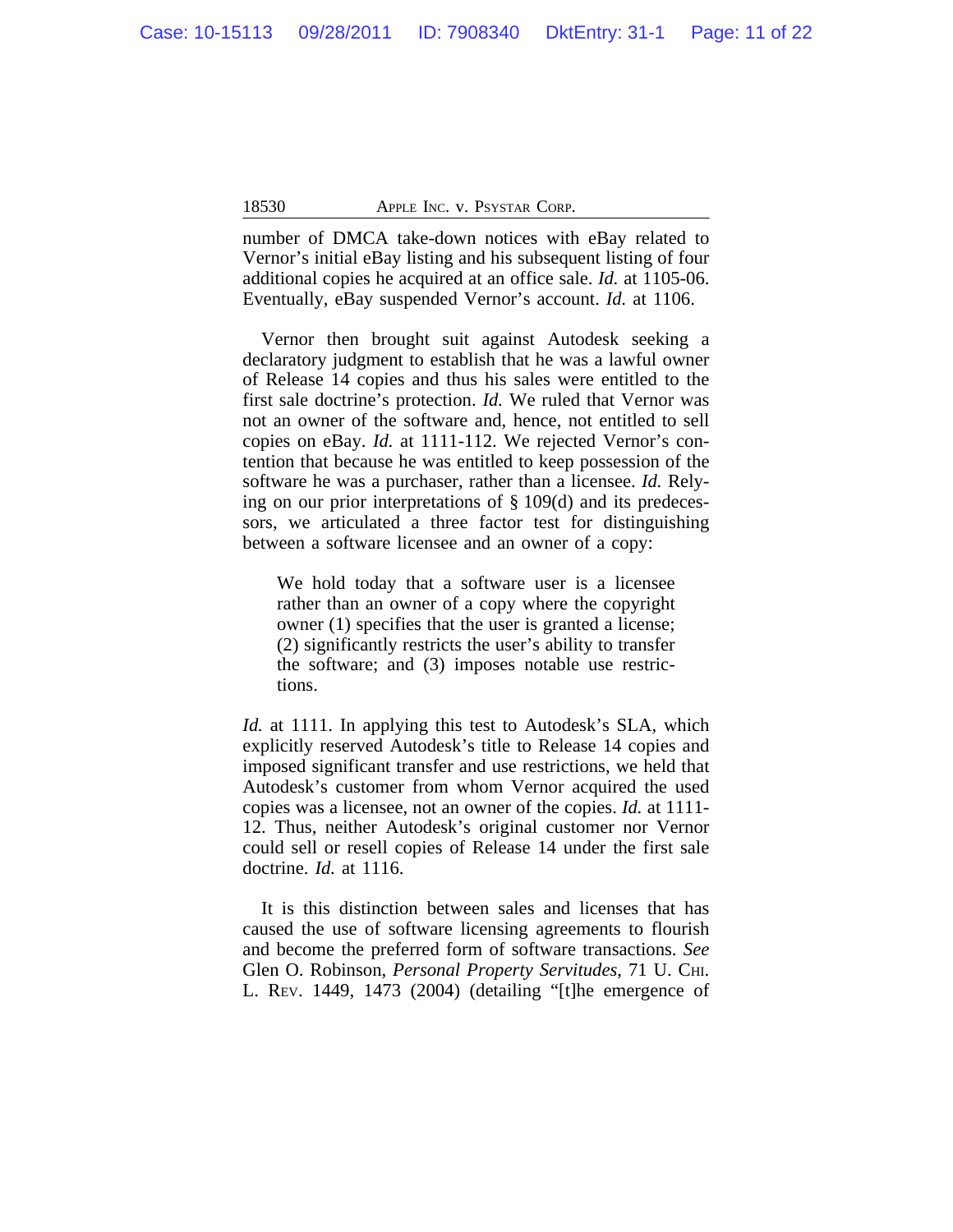software licensing [as a means] of contractual avoidance of the first sale doctrine."). The distinction is well established in this circuit. *See, e.g.*, *Vernor*, 621 F.3d at 1108-09; *Wall Data, Inc. v. L.A. Cnty. Sheriff's Dep't*, 447 F.3d 769 (9th Cir. 2006); and *United States v. Wise*, 550 F.2d 1180, 1191 (9th Cir. 1977).

### **B. Licensees have reacted to the proliferation of software licensing agreements by asking the courts to apply copyright misuse defense to limit the scope of such agreements.**

**[1]** Copyright misuse is a judicially crafted affirmative defense to copyright infringement, derived from the longstanding existence of such a defense in patent litigation. The patent misuse defense was originally recognized by the Supreme Court in 1942, in holding that the owner of the patent on a salt tablet machine could not require licensees to use only unpatented salt tablets sold by the patent owner. *Morton Salt Co. v. G.S. Suppiger Co.*, 314 U.S. 488 (1942). The Court held that this improper tying of a patented product and an unpatented product constituted misuse, and prohibited the patent holder from maintaining infringement actions until the patent holder ceased misuse of the patent. *Id.* at 493 ("Where the patent is used as a means of restraining competition with the patentee's sale of an unpatented product . . . [e]quity may rightly withhold its assistance from such a use of the patent by declining to entertain a suit for infringement [until] the improper practice has been abandoned and [the] consequences of the misuse of the patent have been dissipated.").

In 1990, the Fourth Circuit became the first federal circuit to extend the misuse rationale to copyrights. *See Lasercomb Am., Inc. v. Reynolds*, 911 F.2d 970, 972 (4th Cir. 1990). In *Lasercomb*, a software manufacturer required its customers to agree to a licensing agreement that barred the licensee from creating any competing software. *Id.* at 978 ("Each time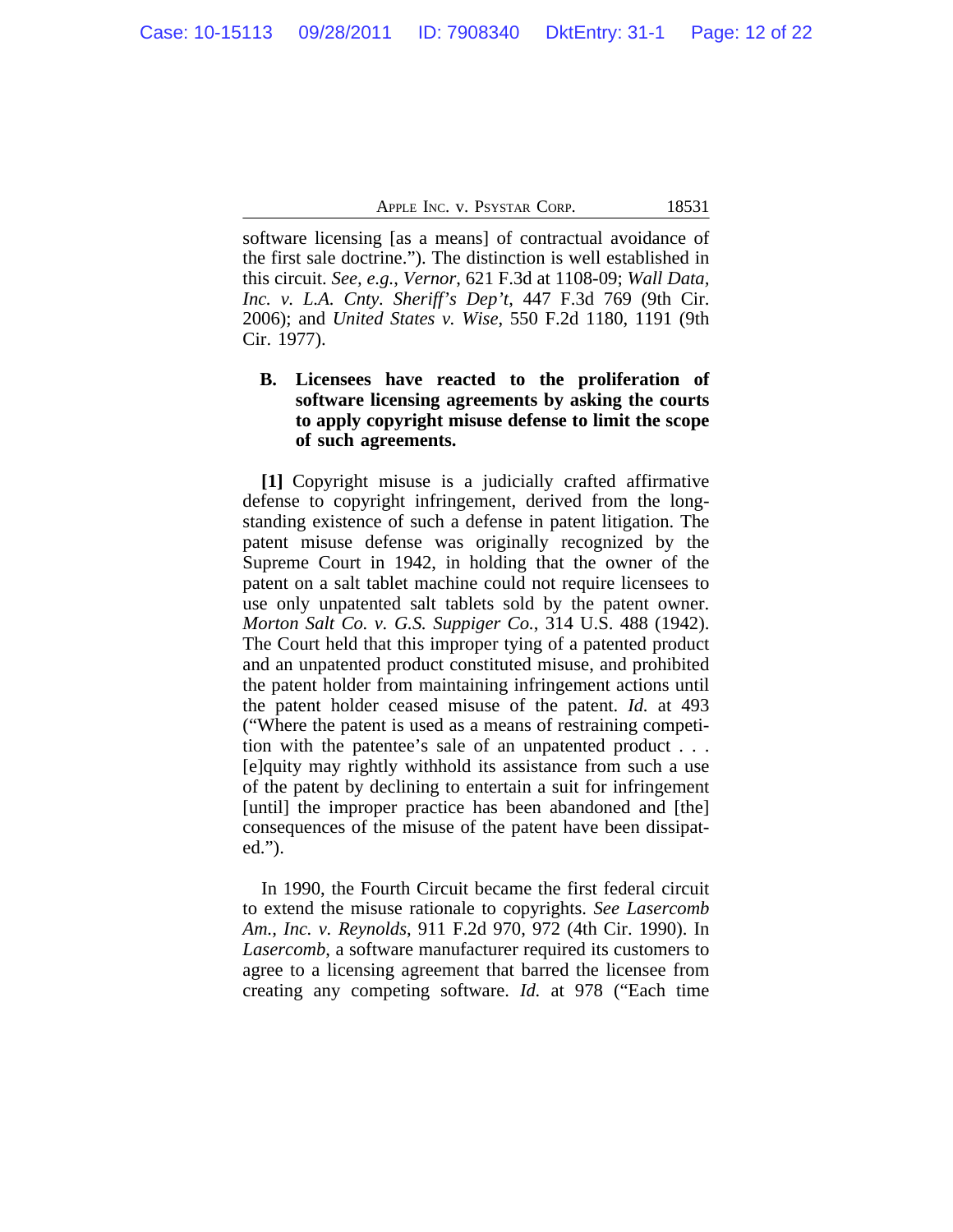Lasercomb sells its Interact program to a company . . . the company is required to forego utilization of the creative abilities of all its officers, directors and employees in the area of CAD/CAM die-making software."). Drawing on patent misuse jurisprudence, the Fourth Circuit concluded that Lasercomb's licensing agreement was an "egregious" anticompetitive restraint, which amounted to copyright misuse. *Id.* at 979. It was aimed at preventing the creation of competing software.

Subsequently, our court recognized the existence of a copyright misuse doctrine. *See, e.g.*, *Altera Corp. v. Clear Logic, Inc.*, 424 F.3d 1079, 1090 (9th Cir. 2005); *Practice Mgmt. Info. Corp. v. Am. Med. Ass'n*, 121 F.3d 516, 521 (9th Cir. 1997), *amended by* 133 F.3d 1140 (9th Cir. 1998). In *Altera*, we made it clear that the defense is not a defense to state law claims, and in *A & N Records v. Napster, Inc.*, 239 F.3d 1004 (9th Cir. 2001), we rejected the applicability of the defense on the merits, upholding, in the circumstances of that case, the district court's conclusion that there was actionable copyright infringement.

**[2]** We have thus applied the doctrine sparingly. The doctrine did not apply in *Altera* when there had been no allegation of copyright infringement. 424 F.3d at 1090. In *Napster*, we observed that the plaintiffs who sought to enjoin unlicensed use of copyrighted works were entitled to do so because they were not seeking to extend a copyright monopoly to other products or works. We described the purpose of the defense as preventing holders of copyrights "from leveraging their limited monopoly to allow them control of areas outside the monopoly." *Napster,* 239 F.3d at 1026.

Our decision in *Practice Management* is the only case in which we upheld a copyright misuse defense. We did so because the copyright licensor in that case prevented the licensee from using any other competing product. 121 F.3d at 520-21. In *Practice Management*, a publisher and distributor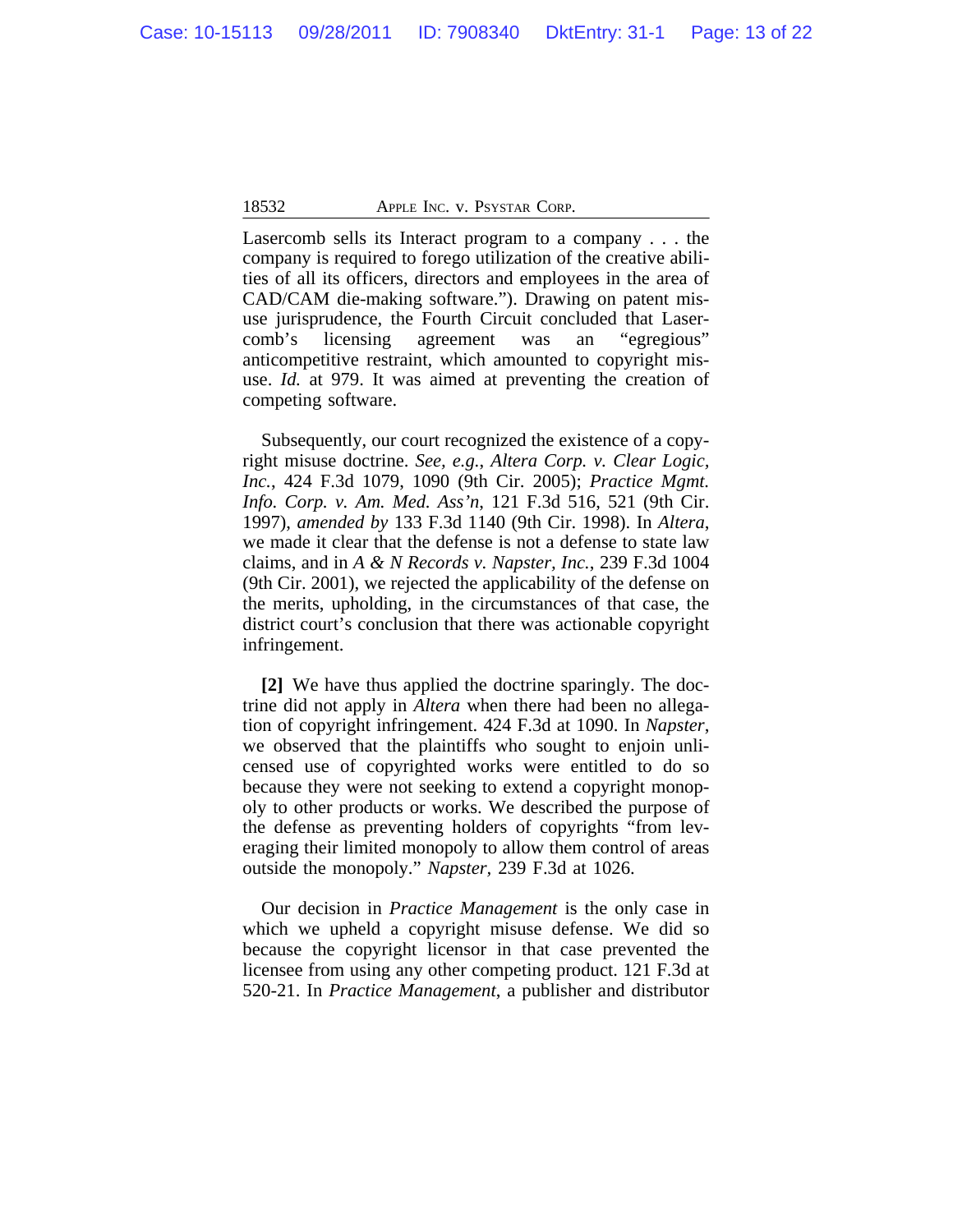of medical books was using a coding system developed by the American Medical Association ("AMA") to enable physicians and others to identify particular medical procedures with precision. *Id.* Practice Management sued the AMA for a declaratory judgment that the AMA's copyright in its coding system, the Physician's Current Procedural Terminology ("CPT"), was not valid. *Id.* at 518. The CPT had become an industry standard, and the AMA had a licensing agreement that allowed the Health Care Financing Administration ("HCFA") to use the AMA system. The agreement provided, however, that HCFA use only the AMA system. *Id.* at 520-21 (the agreement required "HCFA to use the AMA's copyrighted coding system and prohibit[ed] HCFA from using any other.").

We held this was copyright misuse, because the AMA was not entitled to use the license agreement to prevent the use of all competitor's products. *Id.* at 521 ("Conditioning the license on HCFA's promise not to use competitors' products constituted a misuse of the copyright by the AMA."). In recognizing clear abuse of the copyright, we observed that the AMA's misuse was its limitation on the HCFA's right to decide whether or not to use other systems as well. It was not necessary to decide whether the limitation, in the antitrust context, would have been reasonable or not. We said that "a defendant in a copyright infringement suit need not prove an antitrust violation to prevail on a copyright misuse defense." *Id*. (citing *Lasercomb,* 911 F.2d at 978).

**[3]** No such limitation existed in *Triad Sys. Corp. v. Se. Express Co.*, 64 F.3d 1330 (9th Cir. 1995). We therefore rejected a copyright misuse defense and upheld the software licensing agreement. *Id.* at 1337. We held that there was no abuse where the copyright license did not prevent the licensee from developing competing software. *Triad* has significance for this case because we there adopted the Fourth Circuit's view in *Lasercomb* that copyright misuse involves restraining development of competing products. *See* 911 F.2d at 928.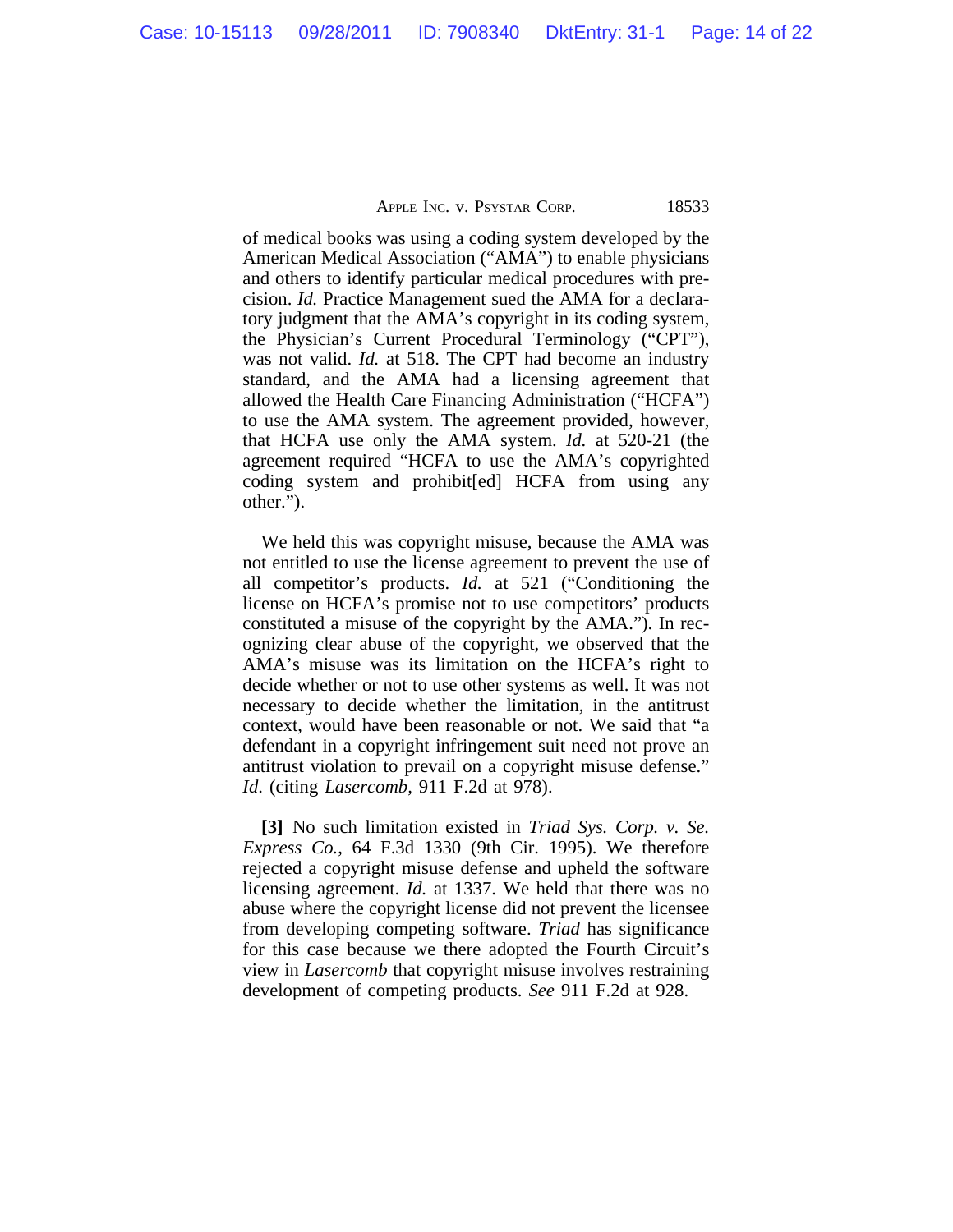Triad, a hardware and software producer, brought a copyright infringement action against Southeastern, an independent service organization that services Triad hardware. Triad licensed its copyrighted operating and diagnostic software for use by its licensees in the operation of Triad computers. 64 F.3d at 1333. Triad's software license agreement prohibited the licensee from making copies of the software and from allowing third parties to use the software. *Id.* Triad alleged that Southeastern infringed Triad's copyrights when Southeastern's technicians serviced a licensees' computers, because, during servicing, Southeastern copied Triad's operating and service software and loaded it into Southeastern memory. *Id.*

Triad sought to enjoin Southeastern from servicing its computers because of the infringement. Southeastern asserted a copyright misuse defense, claiming Triad was trying to monopolize its computer maintenance. By restricting third party use of its software, "Triad ha[d] used its intellectual property monopoly over Triad software to leverage its position in the Triad computer maintenance market." *Triad Sys. Corp. v. Southeastern Exp. Co.*, 1994 WL 446049, \*3 n.1 (N.D. Cal. Mar. 18, 1994). The district court rejected this argument and this court affirmed on appeal, holding that there was no attempt to stifle competition in the service software market. "Triad did not attempt to prohibit Southeastern or any other [independent service operator] from developing its own service software to compete with Triad." *Triad*, 64 F.3d at 1337.

**[4]** To the extent that *Triad* held that copying of software for purposes of servicing the computer was unlawful, it has been legislatively overruled. *See* 17 U.S.C. § 117(c); *see also* Melissa A. Bogden, Note, *Fixing Fixation: The RAM Copy Doctrine*, 43 ARIZ. ST. L.J. 181, 196-97 (2011). To the extent that its reasoning requires rejection of a misuse defense in contexts other than maintenance, its reasoning remains the law of the circuit. A software licensing agreement may rea-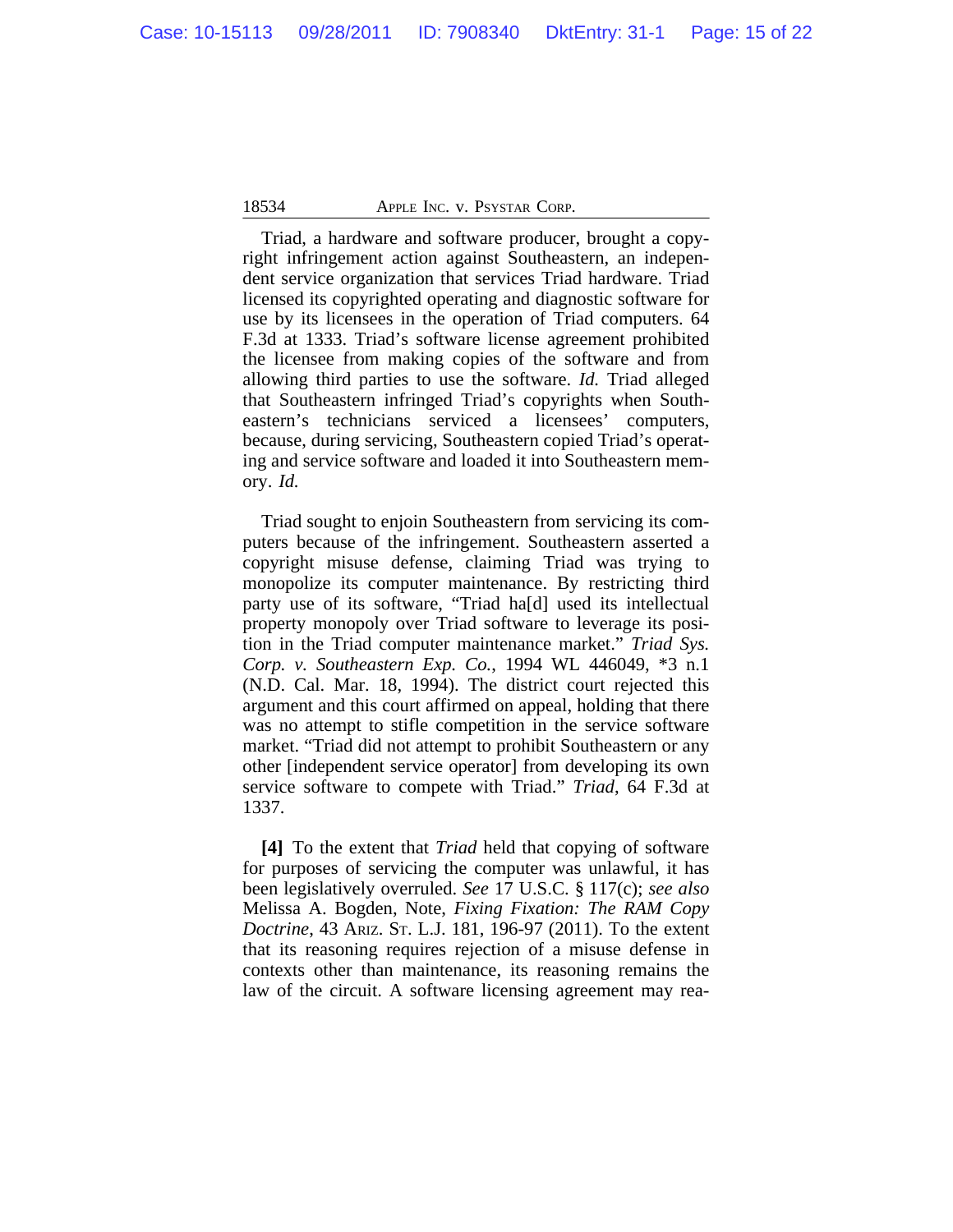sonably restrict use of the software as long as it does not prevent the development of competing products.

## **C. Psystar's Misuse Defense fails because it is an attempt to apply the First Sale Doctrine to a valid licensing agreement.**

Psystar attempts to distinguish *Triad* from the present case by invoking the first sale doctrine. Psystar argues that Apple, unlike Triad, attempts to control the use of Mac OS X software after it has been sold, because Psystar purchased retailpackaged copies of the operating software. Psystar contends that while the copyright owner can refuse to sell copies, it cannot control their subsequent use. This argument falsely assumes that Apple transferred ownership of Mac OS X when it sold a retail-packaged DVD containing software designed to enable Apple's existing customers to upgrade to the latest version of the operating system. The buyers of that DVD purchased the disc. They knew, however, they were not buying the software. Apple's SLA clearly explained this.

**[5]** The DVD purchasers were licensees, not owners, of the software. The Mac OS X SLA, states that the software is "licensed, not sold, to [the customer] by Apple Inc. (Apple) for use only under the terms of this License." Thus the SLA provides that Apple "retain[s] ownership of the Apple Software itself." The SLA also imposes significant use and transfer restrictions, providing, *inter alia*, that a licensee may only run one copy and "may not rent, lease, lend, redistribute or sublicense the Apple Software." *Cf. Wall Data*, 447 F.3d at 785 ("Generally, if the copyright owner makes it clear that she or he is granting only a license to the copy of software and imposes significant restrictions on the purchaser's ability to redistribute or transfer that copy, the purchaser is considered a licensee, not an owner, of the software."). The license thus satisfied *Vernor*'s three factor test for demonstrating the existence of a licensor/licensee relationship. 621 F.3d at 1111.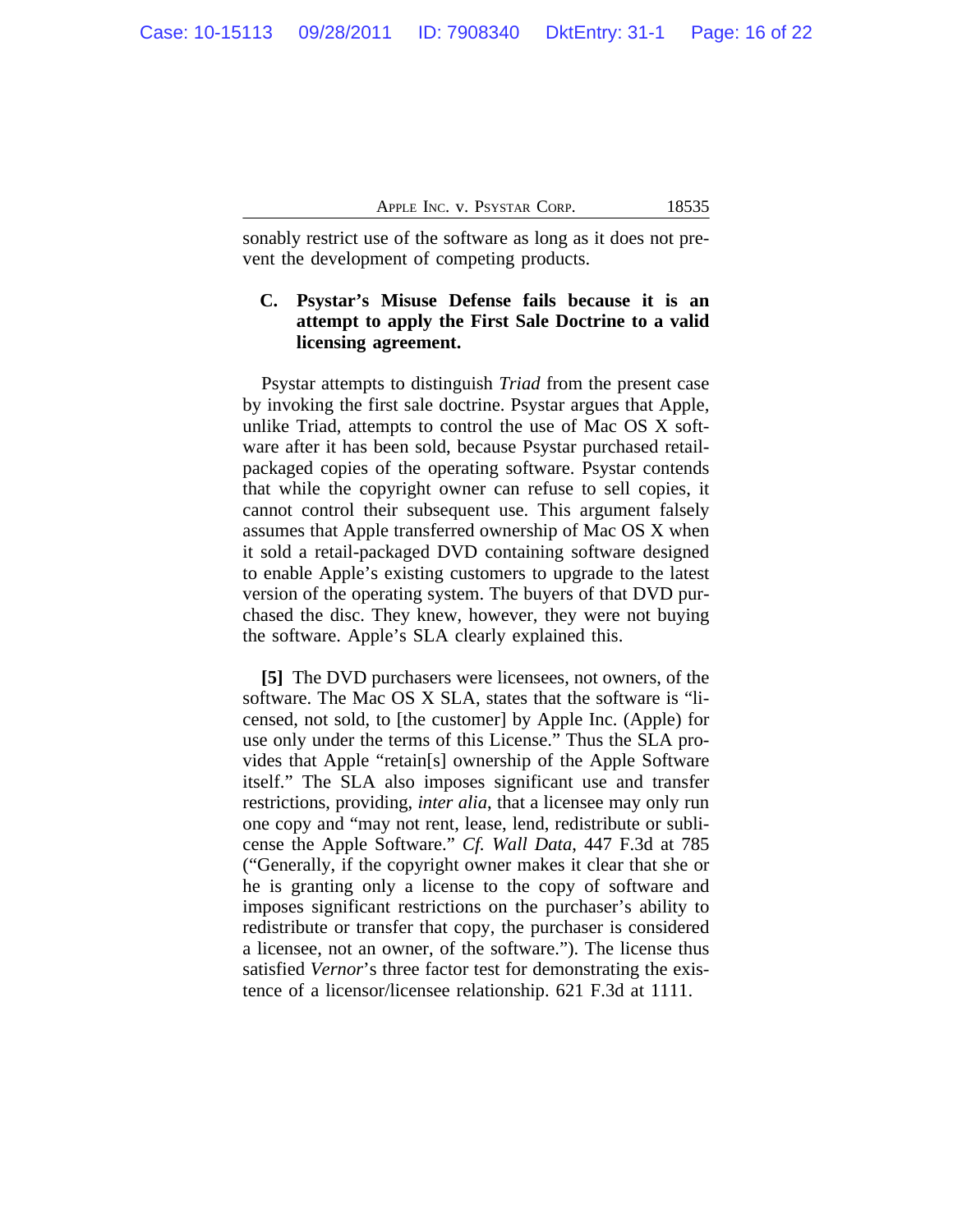**[6]** Contrary to Psystar's assertion, such licensing arrangements are also firmly rooted in the history of copyright law. While copyright owners may choose to simply exclude others from their work, i.e. not to transfer their rights, *see Stewart v. Abend*, 495 U.S. 207, 228-29 (1990); *Fox Film Corp. v. Doyal*, 286 U.S. 123, 127 (1932), courts have long held that copyright holders may also use their limited monopoly to leverage the right to use their work on the acceptance of specific conditions, *see, e.g.*, *Metro-Goldwyn-Mayer Distrib. Corp. v. Bijou Theatre Co.*, 59 F.2d 70, 77 (1st Cir. 1932) (holding that if a motion picture license is subject to the condition that its exhibition must occur at specified times and places, the licensee's exhibitions at other times and places is without authority from the licensor and therefore constitutes copyright infringement).

### **D. The Fifth Circuit's Decision in** *Alcatel* **Unlike This Case Involved Restrictions Aimed At Stifling Competition.**

**[7]** The copyright misuse doctrine does not prohibit using conditions to control use of copyrighted material, but it does prevent copyright holders from using the conditions to stifle competition. Psystar relies on the Fifth Circuit's opinion in *Alcatel*. This reliance is inapposite. In *Alcatel*, the license conditions prevented development of competing products, and thus constituted copyright misuse. *See* 166 F.3d at 793-94.

In *Alcatel*, the plaintiff and copyright holder (formerly known as DSC) manufactured telephone switching systems consisting of copyrighted operational software and numerous non-copyrighted components. *Id.* at 777. The software license agreement provided that the software was "licensed to customers to be used only in conjunction with DSCmanufactured hardware," and such hardware included expansion cards. *Id.* at 793. To develop compatible cards, the defendant had to download and copy the software for testing and development purposes. *Id.* at 779. This would have been a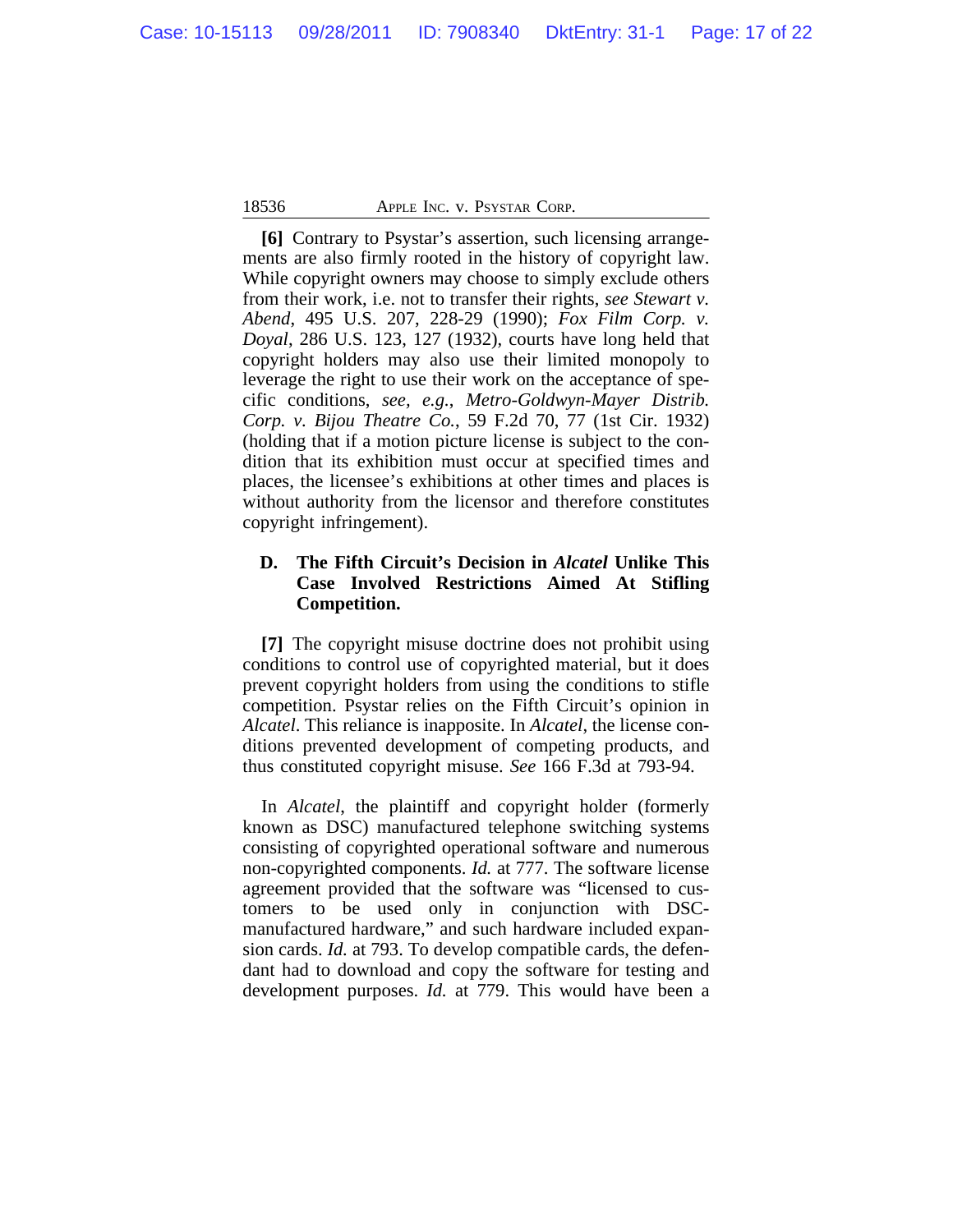breach of the licensing agreement. The Fifth Circuit held, however, that the restrictive terms of the licensing agreement constituted copyright misuse.

**[8]** Unlike the licensing agreement in *Alcatel*, Apple's SLA does not restrict competitor's ability to develop their own software, nor does it preclude customers from using non-Apple components with Apple computers. Instead, Apple's SLA merely restricts the use of Apple's own software to its own hardware. As the district court properly concluded, Apple's SLA has "not prohibited others from independently developing and using their own operating systems." *Apple I*, 673 F. Supp. 2d at 939. Psystar produces its own computer hardware and it is free to develop its own computer software.

Moreover, *Alcatel* was a complex case involving unfair competition, antitrust claims, as well as copyright infringement. It eventually went to a jury that found misuse as a matter of fact on uncontested instructions. 166 F.3d at 779-80. The Fifth Circuit effectively upheld the misuse verdict. *Id.* at 793. *Alcatel* does not support Psystar's contention that it can copy Apple's copyrighted operating software and use it to run competing hardware. Apple was entitled to injunctive relief.

**[9]** *Alcatel* appears to be more like our decision in *Practice Management* where we found an anticompetitive license condition. *See* 121 F.3d at 520-21. In *Practice Management*, the agreement prohibited the licensee from using any competing system. In *Alcatel*, the agreement effectively prohibited the licensee from using any competing expansion cards. Therefore, Apple's SLA, like the one we reviewed in *Triad*, represents the legitimate exercise of a copyright holder's right to conditionally transfer works of authorship, and does not constitute copyright misuse.

#### **III. Scope of Apple's Injunctive Relief**

Psystar challenges the scope of the injunctive relief granted by the district court. Psystar filed suit in Florida, after Apple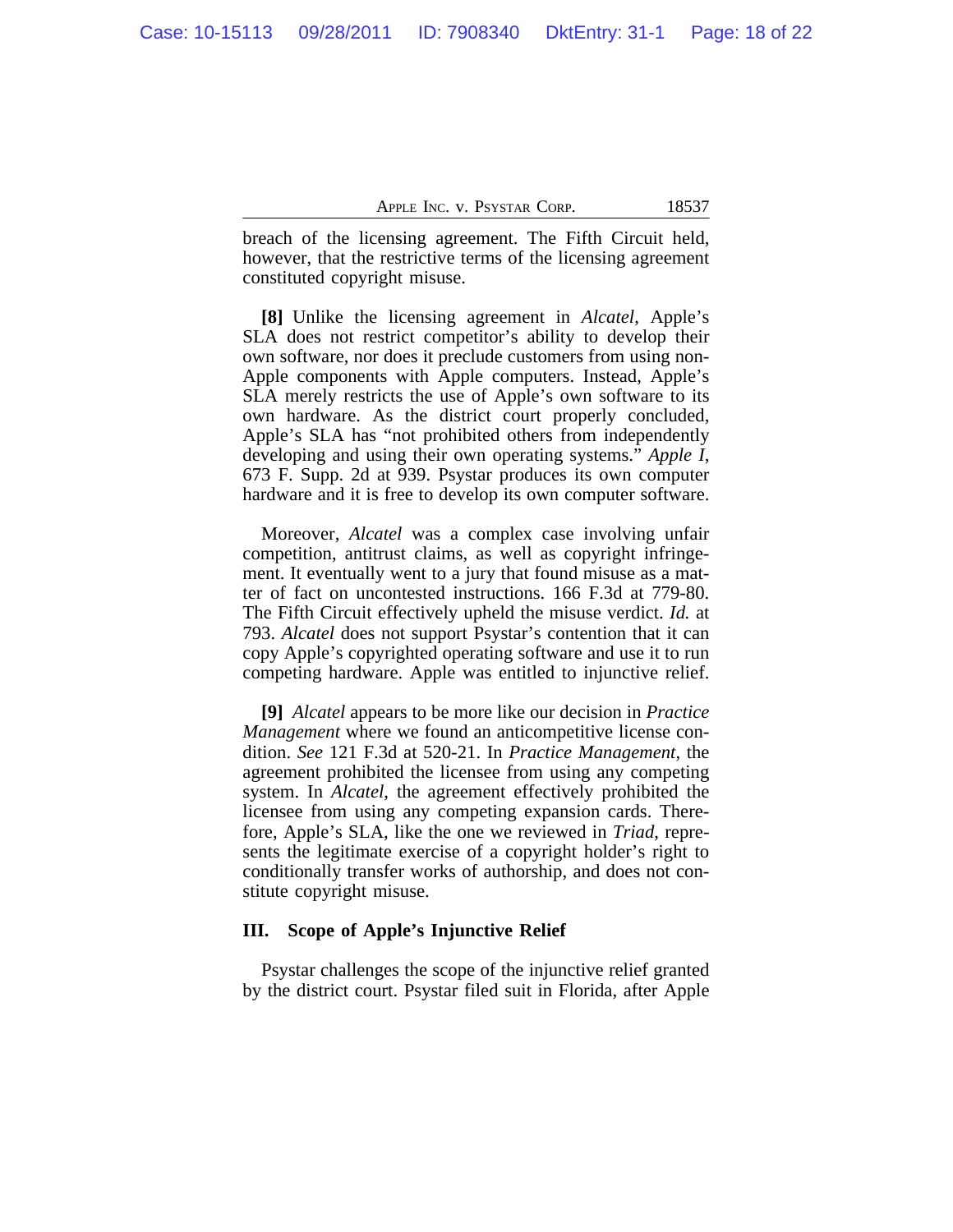filed this suit for infringement in California. But due to a discovery dispute, the subject matter of the two suits are not identical — Psystar's suit in Florida focused only on Apple's Snow Leopard and Psystar's Rebel EFI product. *Apple II*, 673 F. Supp. 2d at 951-53 (detailing the relevant differences between the two products). The difference in subject matter is principally due to Apple's refusal to allow discovery of Snow Leopard in the present suit. The district court correspondingly refused to reopen discovery after Psystar filed suit in Florida. *Id.* at 952-53.

Psystar therefore argues that the injunction should expressly exclude Snow Leopard and Rebel EFI, contending that the district court should defer to the Florida litigation to resolve the issues related to Apple's Snow Leopard and Psystar's Rebel EFI. The problem is that the legal issues in this case and in the Florida case are materially similar, and the Florida court had not yet issued any ruling. The fact that Psystar was the first to file suit, in Florida, does not require the same issues to be relitigated there.

We have described the first to file rule as "a generally recognized doctrine of federal comity which permits a district court to decline jurisdiction over an action when a complaint involving the same parties and issues has already been filed in another district." *Pacesetter Sys. Inc. v. Medtronic, Inc.*, 678 F.2d 93, 94-95 (9th Cir. 1982). This rule, however, "is not a rigid or inflexible rule to be mechanically applied, but rather is to be applied with a view to the dictates of sound judicial administration." *Id.* at 95.

The only case that Psystar cites to support its argument, *United States v. AMC Entm't, Inc.*, 549 F.3d 760 (9th Cir. 2008), is inapposite to the facts presented here. This is because before the district court entered the injunction that was on appeal in that case, the appellate court of a sister circuit had reached the opposite result. In *AMC*, our court remanded the issuance of a nation-wide injunction entered by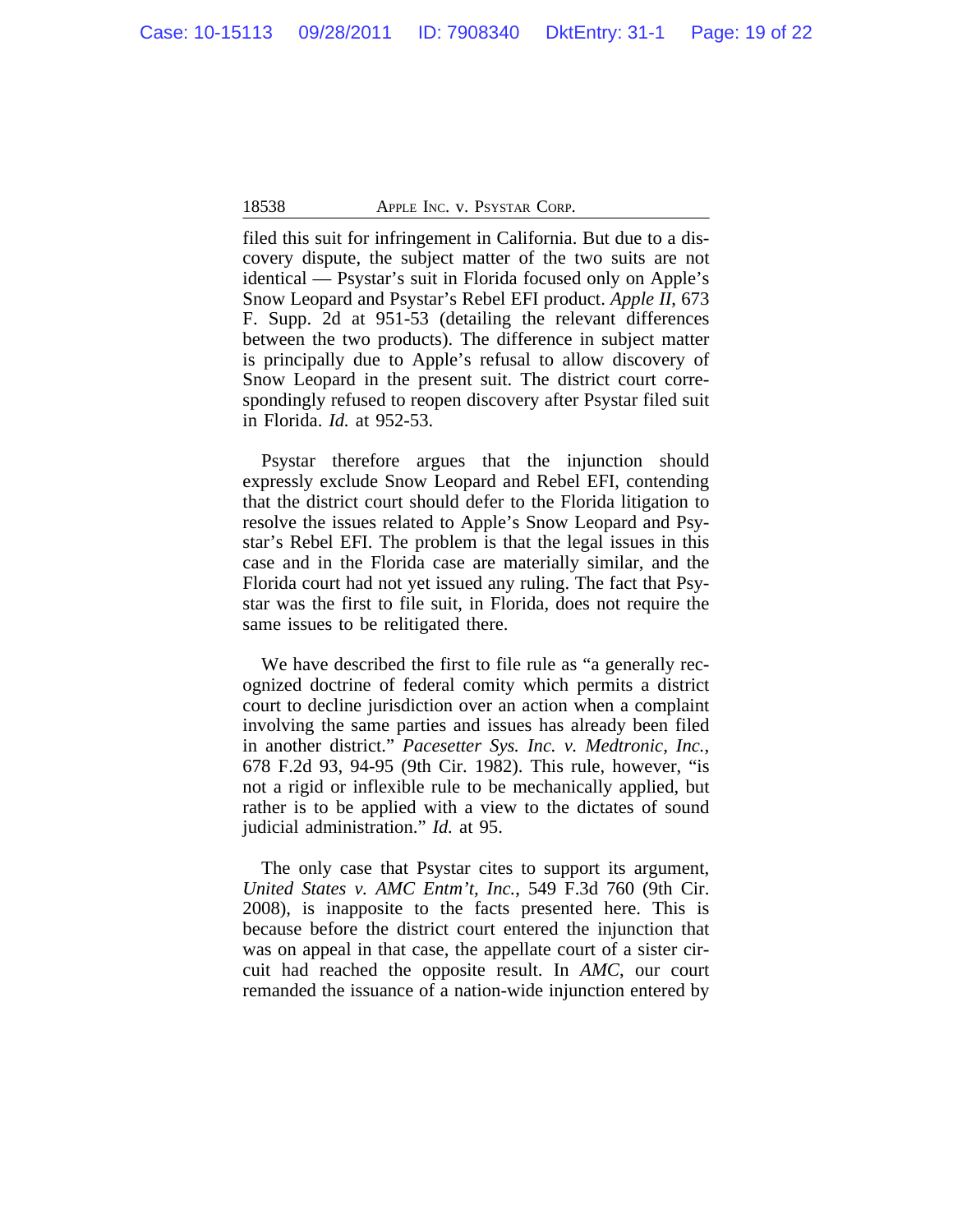the district court judge in California because, prior to its issuance, the Fifth Circuit declined to enter a similar injunction in a case with identical issues. *Id.* at 773. We held that a "district court in the Ninth Circuit should not 'negate something that has already been determined in adversary proceedings' before the United States Court of Appeals of the Fifth Circuit [as it] would cause substantial interference with the established judicial pronouncements of . . . sister circuits." *Id.*

Here, in contrast, neither the United States District Court for the Southern District of Florida, much less the Eleventh Circuit Court of Appeals, has issued any pronouncement on the legality of Snow Leopard or Rebel EFI under the Copyright Act or DMCA. *Apple II*, 673 F. Supp. 2d at 955.

While Psystar stresses that the copyrighted work in the Florida case is different, federal law provides the district court the discretion to "grant temporary and final injunctions on such terms as it may deem reasonable to prevent or restrain infringement of a copyright." 17 U.S.C. § 502(a). The DMCA also provides authority to grant injunctive relief. *Id.* at § 1203(b)(1). Courts have extended injunctive relief beyond the four corners of the litigated copyrighted works to cover non-litigated items of similar character. *See, e.g.*, *Walt Disney Co. v. Powell*, 897 F.2d 565, 568 (D.C. Cir. 1990) (extending a permanent injunction to copyrighted characters that were not expressly litigated in the underlying action); *Warner Bros. Records, Inc. v. Brown*, 2008 WL 4911161, at \*2-3 (N.D. Cal. Nov. 13, 2008).

**[10]** Here, as in *Walt Disney*, it is appropriate to permanently enjoin the future infringement of copyrighted works, such as Snow Leopard, even if not directly in issue because liability has been established as between the parties, and the threat of harm through future infringement of Snow Leopard is real. The same was true in *Walt Disney*, where the court extended relief. The court said "liability has been determined adversely to the infringer, there has been a history of continu-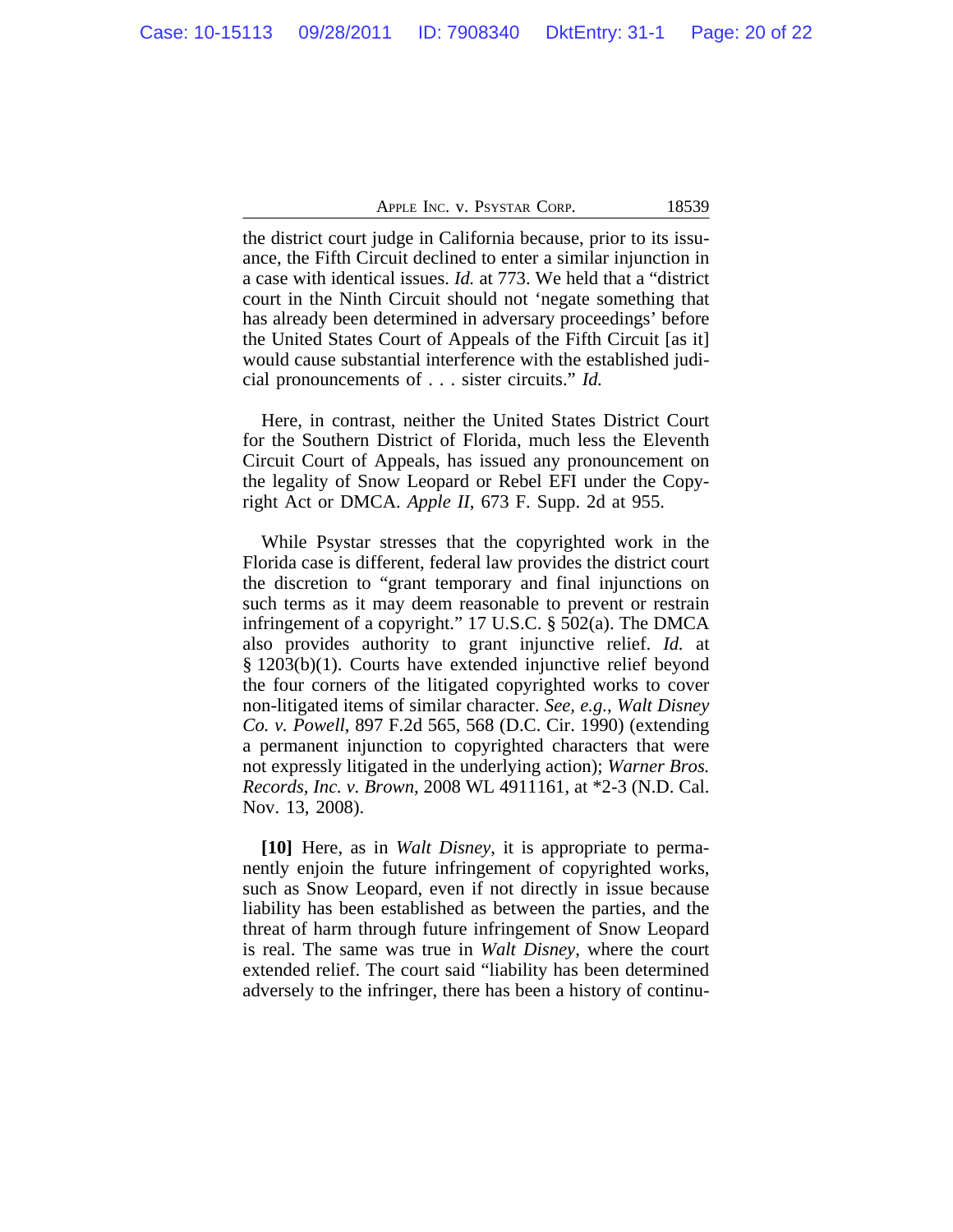ing infringement and a significant threat of future infringement remains." 897 F.2d at 568. Thus, the district court did not abuse its discretion when it rejected Psystar's claim that Rebel EFI should be expressly excluded from the permanent injunction. The order did not contradict or interfere with any order issued by a court in any other jurisdiction.

#### **IV. District Court's Sealing Orders**

Psystar contends that the district court erred in granting Apple's motions to seal summary judgment papers, because the court failed to articulate specific reasons supporting its decision to seal. Psystar raised this challenge in its Opposition to Apple's Motion to Seal Apple's Motion for Summary Judgment. We agree, and remand.

Apple requested that the court seal portions of the summary judgment filings relating to its technological protection measures and other proprietary technology used to restrict access to its copyrighted Mac OS X. The district court granted seven sealing orders in connection with the parties' respective motions for summary judgment, oppositions, and replies, but none of the orders provide any specific explanation. They state no more than the following: "For good cause shown and based on compelling reasons . . ."

Our circuit has joined the Seventh Circuit in requiring district courts to start with a strong presumption in favor of access when deciding whether to seal records. *Hagestad v. Tragesser*, 49 F.3d 1430, 1434 (9th Cir. 1995); *see also Kamakana v. City & Cnty. of Honolulu*, 447 F.3d 1172, 1178- 179 (9th Cir. 2006). The publication of materials that could result in infringement upon trade secrets has long been considered a factor that would overcome this strong presumption. *See EEOC v. Erection Co., Inc.*, 900 F.2d 168, 170 (9th Cir. 1990). Yet where the district court fails to articulate the rationale underlying its decision to seal, we are unable to review the decision. We have therefore reversed an order that without